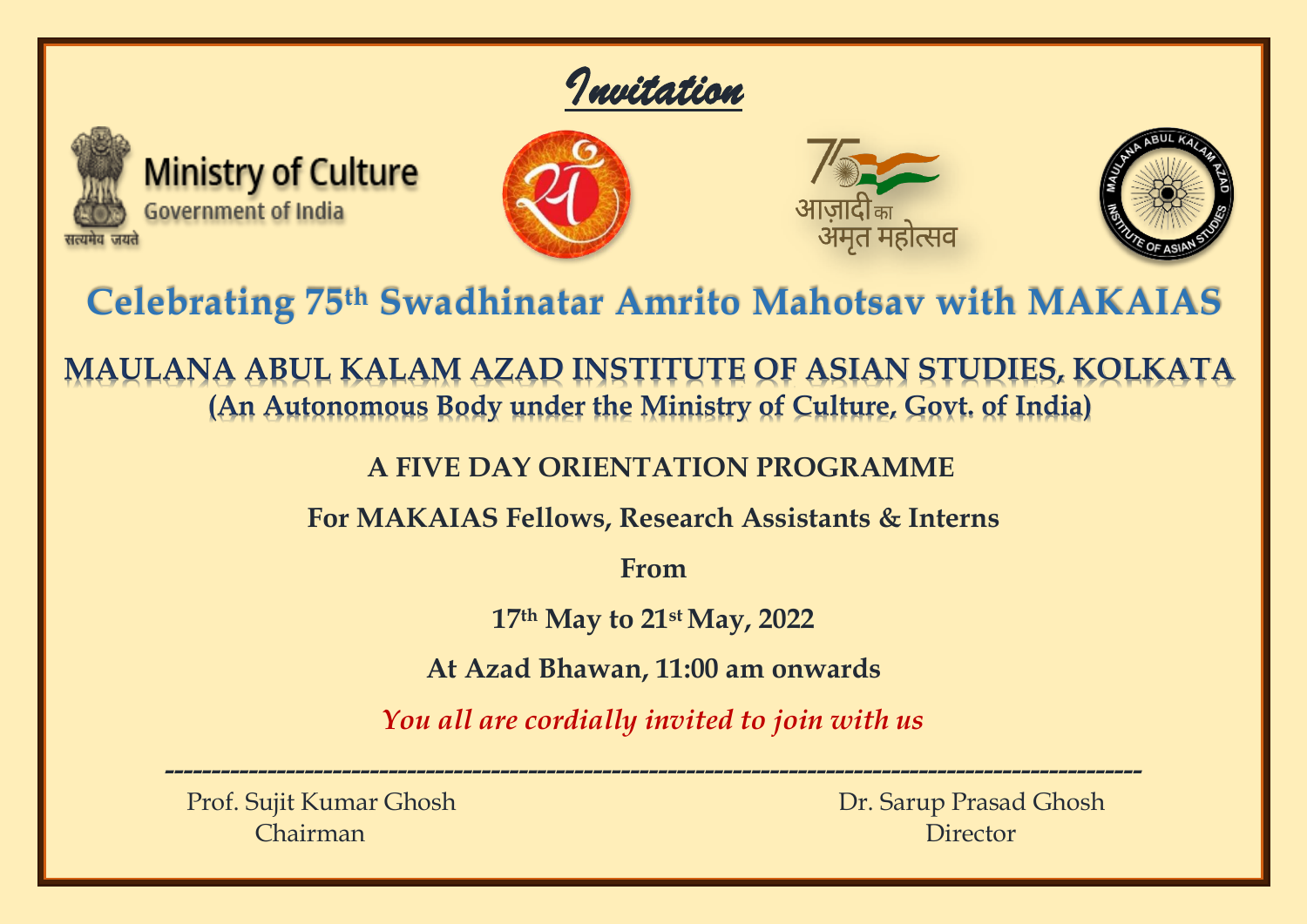# **MAULANA ABUL KALAM AZAD INSTITUTE OF ASIAN STUDIES, KOLKATA (An Autonomous Body under the Ministry of Culture, Government of India) Five Days Orientation Programme**

**For** 

**MAKAIAS Fellows, Research Assistants & Interns From 17th May to 21st 2022** 

# **Programme Schedule**

**Day- 1 (11:00 A.M – 06: 30 P.M.)**

**Academic Session I (11.00 AM-01.00 PM)**

- **11.00AM – 11.15 AM: Invocation Address** : Prof. Sujit K. Ghosh, Hon'ble Chairman, MAKAIAS, Kolkata.
- **11:15 A.M-11:30 AM: Introducing the Theme** : Prof. K.C. Baral, Hon'ble Vice Chairman, MAKAIAS
- **11.30 A.M- 12.45 PM: Address by the Chief Guest** Prof. I.S. Chauhan, Former Vice Chancellor, Barkatalluh University, Bhopal and Former High Commissioner to Fiji.
- **12:45 P.M.- 01.00 P.M.** : **Vote of Thanks** : Dr. Sarup Prasad Ghosh, Director, MAKAIAS, Kolkata

**01:00 P.M. – 01:05 P.M: National Anthem**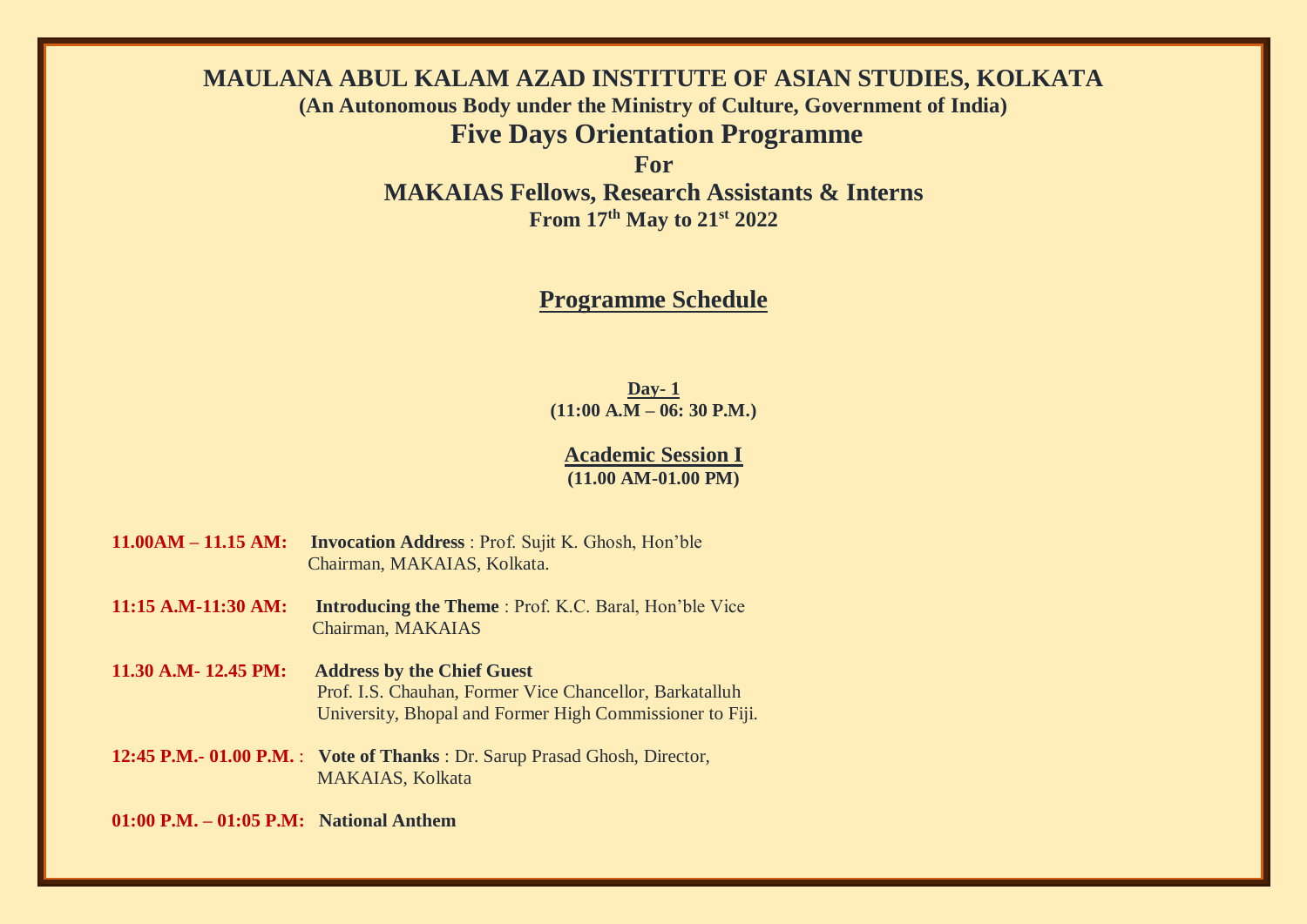**Tea Break (1:05 PM- 1:30 PM)** 

#### **Academic Session II (2.00 PM – 4.00 PM)**

**Time: 02:00 P.M - 03:15 P.M. Topic:** *Indian Knowledge System: A Critical Inquiry* **Resource Person:** Professor K.C. Baral, Vice Chairman, MAKAIAS, and Former Pro Vice-Chancellor, English and Foreign Languages University, Hyderabad

#### **Time: 03:15 P.M - 03:30 P.M.**

**Chairperson's concluding note:** Emeritus Professor Rupendra Kumar Chattopadhyay. Azad Fellow, MAKAIAS, Kolkata and Former Vivekananda Chair Professor of Social Sciences, University of Calcutta.

**Time: 03:30 P.M - 04:00 P.M** Interactive Session

> **Tea Break (4.00 PM- 4.30 PM)**

**Academic Session III (05:00 PM- 6.30 PM)** 

Developing people to people contact through the Intercultural negotiation to be presented by MAKAIAS Fellows.

**Chairperson**: Prof. Rupendra Kumar Chattopadhyay.

\*\*\*\*\*\*\*\*\*\*\*\*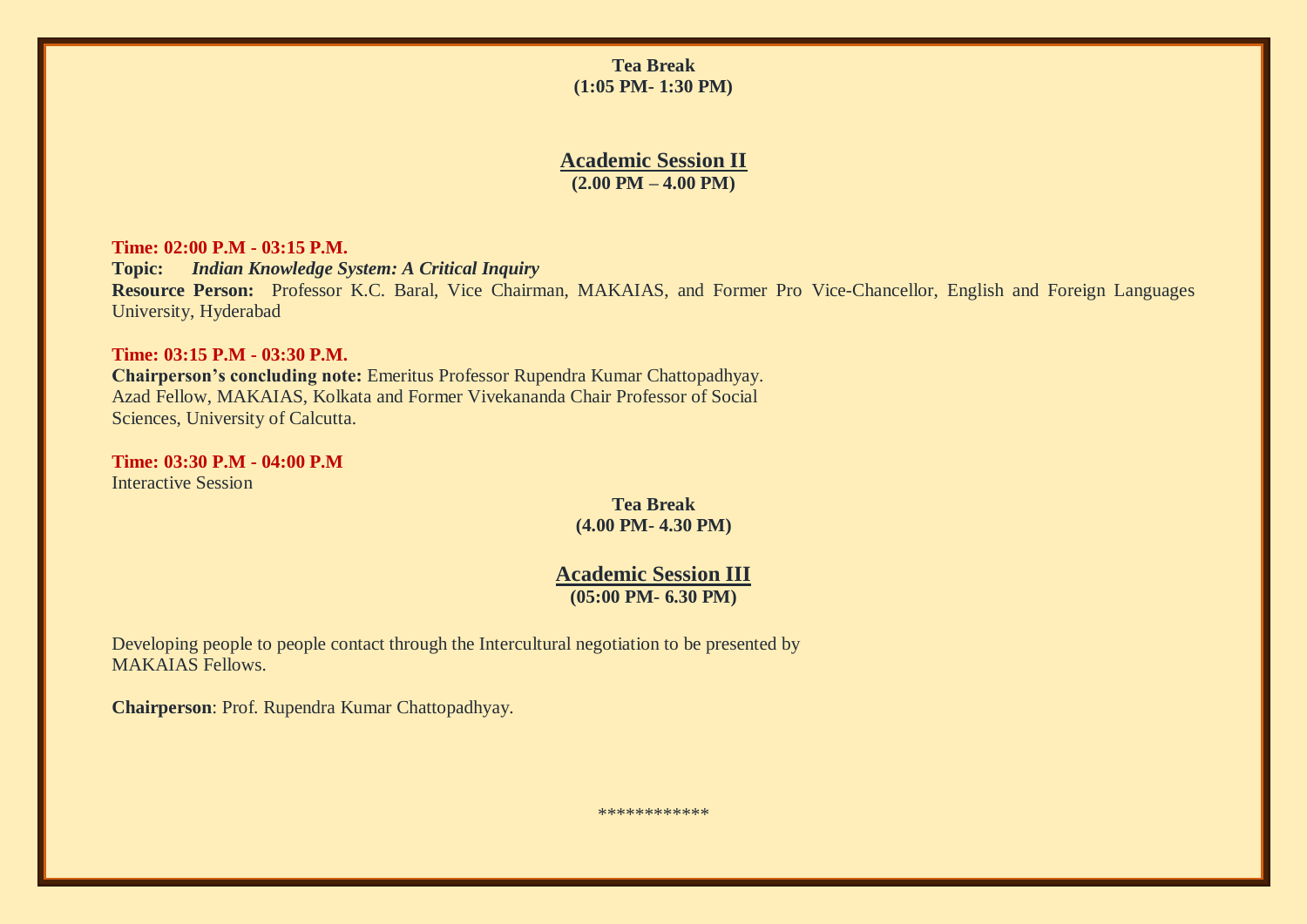**DAY II 18th May, 2022 (11:30 A.M. – 06:30 P.M.)**

**Academic Session IV** (11:00 AM-01:00 PM)

**Time: 11:00 P.M.- 12:15 P.M. Topic:** *Discipline, Inter-discipline & Discursive Formulation* **Resource Person:** Prof. K.C. Baral,

**Time: 12:15 P.M.- 12:30 P.M. Chairperson's concluding note by:** Prof. I.S. Chauhan.

**Time: 12:30 P.M.- 01:00 P.M** Interactive Session.

> **Tea Break (1:00 PM- 1:30 PM)**

**Academic Session V (2:00 PM – 4:00 PM)** 

**Time: 02:00 P.M.- 03:15 P.M. Topic:** *Research Grant Prospects: Issues and Challenges for a Successful Proposal* **Resource Person:** Prof. I.S. Chauhan.

**Time: 03:15 P.M.- 03:30 P.M. Chairperson's concluding note:** Dr. Amalendu Bhattacharjee, Eminent Archivist.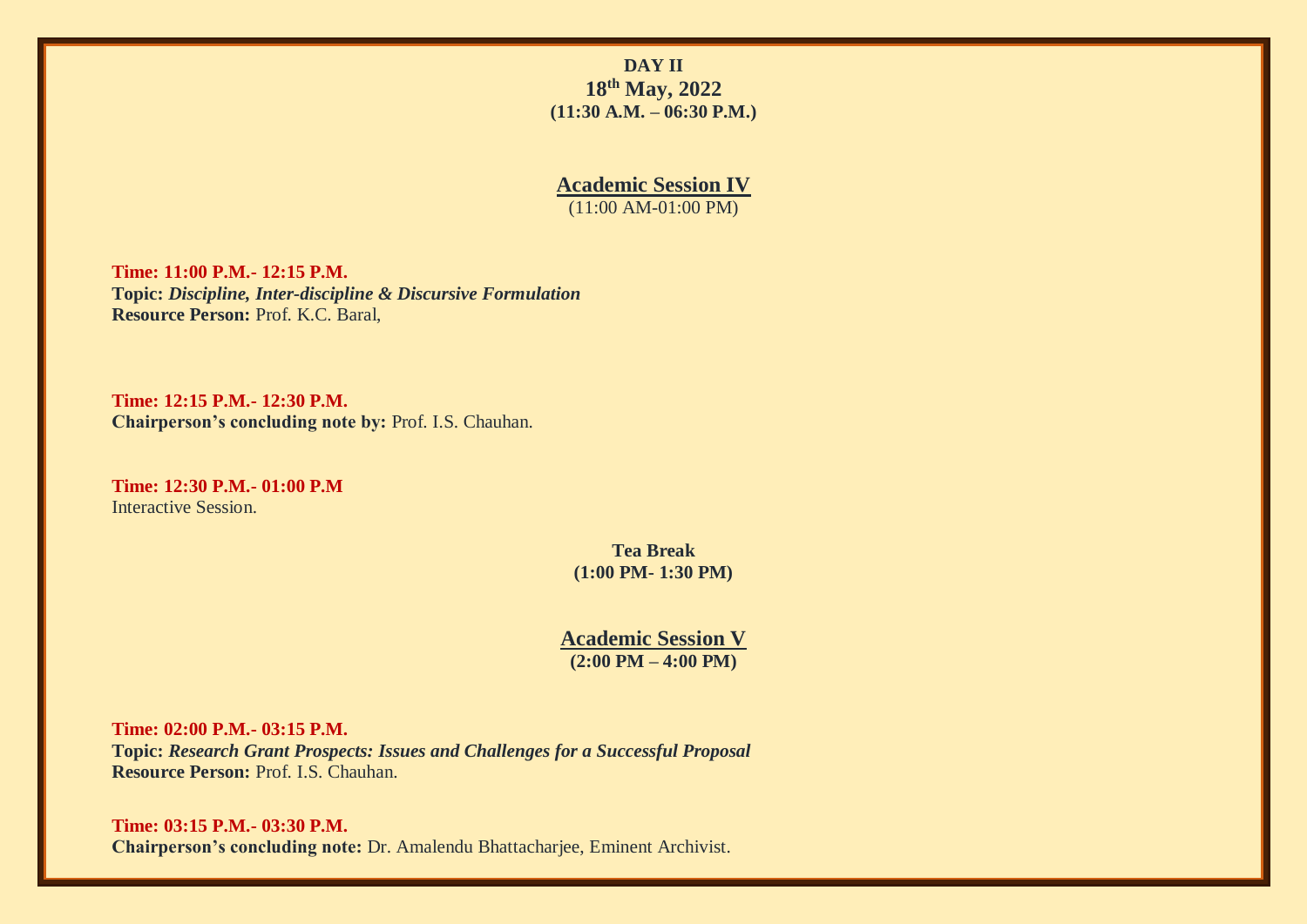**Time: 03:30 P.M.- 04:00 P.M** Interactive Session.

> **Tea Break (4:00 PM- 4.30 PM)**

#### **Academic Session VI (05:00 PM- 6.30 PM)**

Developing people to people contact through cultural meet to be presented by Research Assistants.

**Chairperson**: Dr. Sarup Prasad Ghosh, Director.

\*\*\*\*\*\*\*\*\*\*\*\*

# **DAY III 19th May, 2022 (11:00 A.M – 06:30 P.M.)**

**Academic Session VII** (11:00 AM-01:00 PM)

**Time: 11:00 A.M.- 12:15 P.M Topic:** *Looking Beyond the Archives: Mapping the History on the Basis of Empirical Studies.* **Resource Person**: Prof. Smritikumar Sarkar, Former Vice- Chancellor, University of Burdwan.

**Time: 12:15 P.M.- 12:30 P.M. Chairperson's concluding note:** Prof. Rupendra Kumar Chattopadhyay.

**Time: 12:30 P.M.- 01:00 P.M** Interactive Session.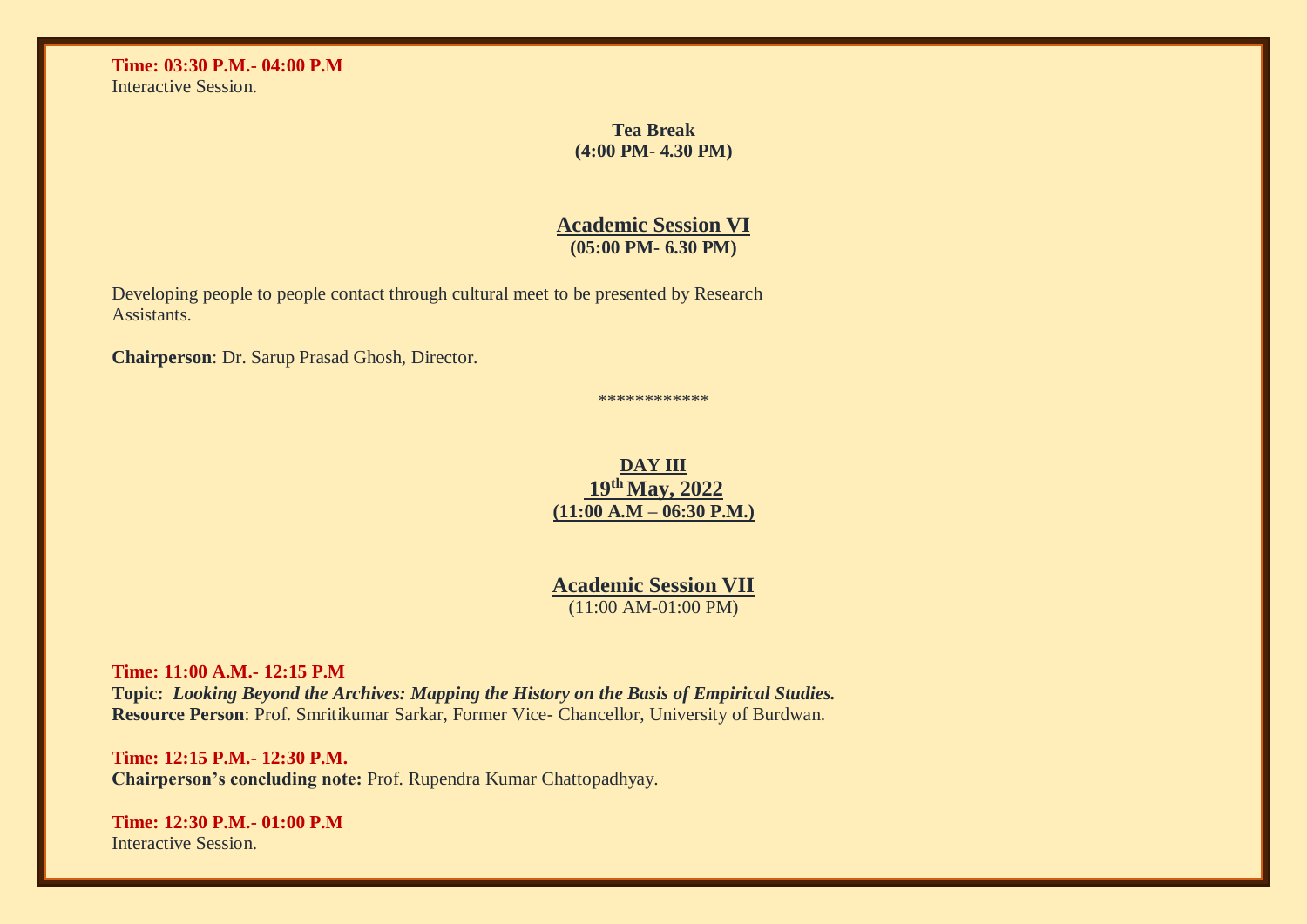# **Tea Break (1:00 PM- 1:30 PM)**

# **Academic Session VIII (2:00 PM – 4:00 PM)**

**Time: 02:00 P.M.- 03:15 P.M. Topic:** *Theoretical Perspectives in Research Methodology* **Resource Person:** Prof. Rupendra Chattopadhyay.

**Time: 03:15 P.M.- 03:30 P.M. Chairperson's concluding note:** Prof. K.S. Chakraborty, former Senior Regional Director, IGNOU**.**

**Time: 03:30 P.M.- 04:00 P.M** Interactive Session.

> **Tea Break (4:00 PM- 4.30 PM)**

#### **Academic Session IX (05:00 PM- 6.30 PM)**

Developing people to people contact through cultural meet to be presented by Interns, MAKAIAS, Kolkata.

**Chairperson:** Dr. Abir Kumar Gorai, Academic Consultant, MAKAIAS.

**\*\*\*\*\*\*\*\*\*\*\*\***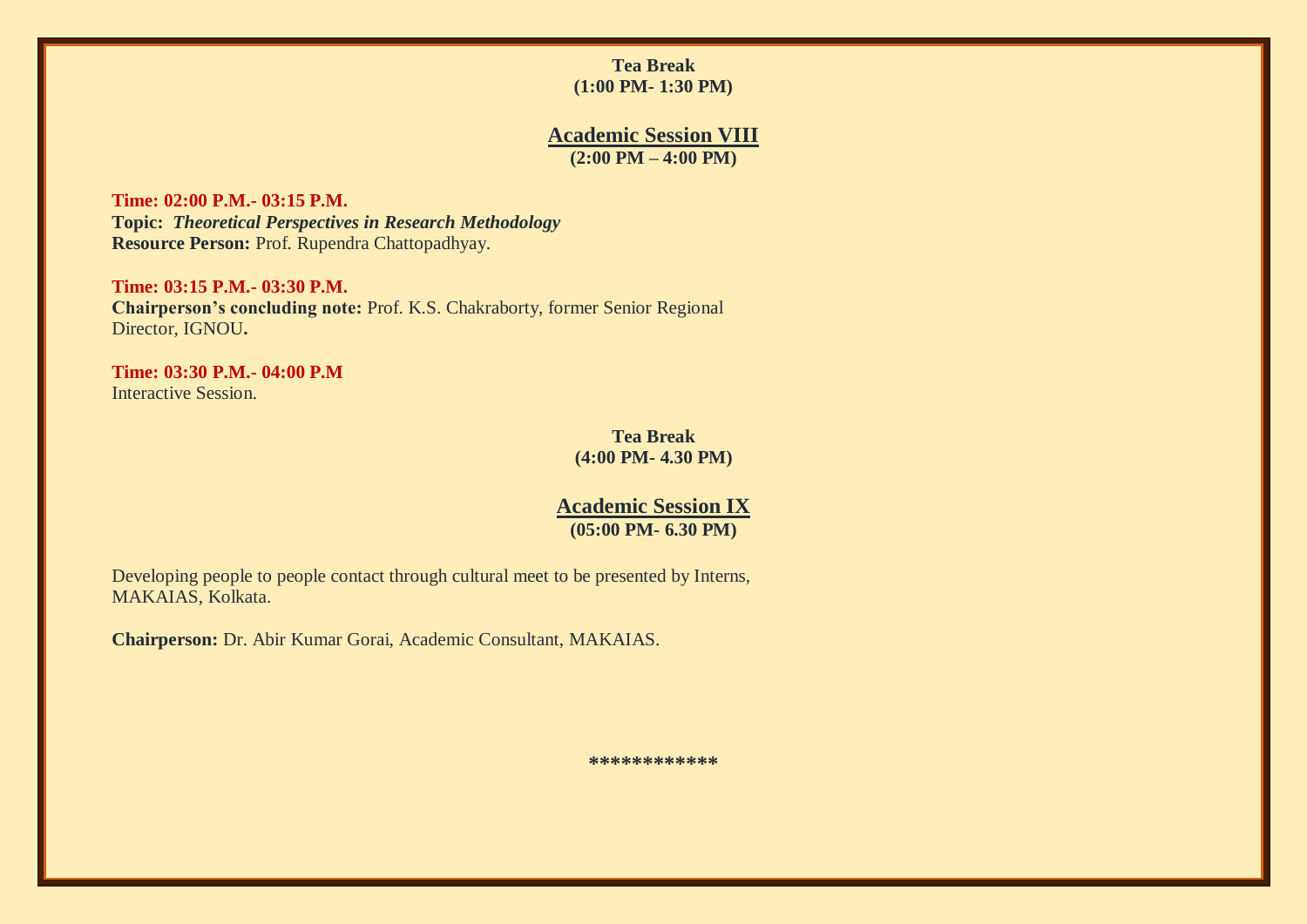# **Day IV 20th May, 2022 (11:00 A.M. -06.30 P.M.)**

# **Academic Session X** (11:00 AM –1:00 PM)

#### **Time: 11:00 P.M.- 12:15 P.M**

**Topic: How to Develop Research Ideas and Research Topics and What do we Understand by Research variables. Resource Person:** Prof. S. Victor Babu, Dean, School of Social Sciences & Registrar Babasaheb Ambedkar Central University, Lucknow

**Time: 12:15 P.M.- 12:30 P.M. Chairperson's concluding note:** Prof. Rupendra Kumar Chattopadhyay.

**Time: 12:30 P.M.- 01:00 P.M** Interactive Session.

> **Tea Break (1:00 PM- 1:30 PM)**

**Academic Session XI (2:00 PM – 4:00 PM)** 

**Time: 02:00 P.M.- 03:15 P.M. Topic:** *Understanding the Human Values and its Impact on Social and Cultural Aspects.* **Resource Person:** Prof. Subires Bhattacharyya, Vice-Chancellor, North Bengal University

**Time: 03:15 P.M.- 03:30 P.M. Chairperson's concluding note:** Dr. Amalendu Bhattacharjee.

**Time: 03:30 P.M.- 04:00 P.M** Interactive Session.